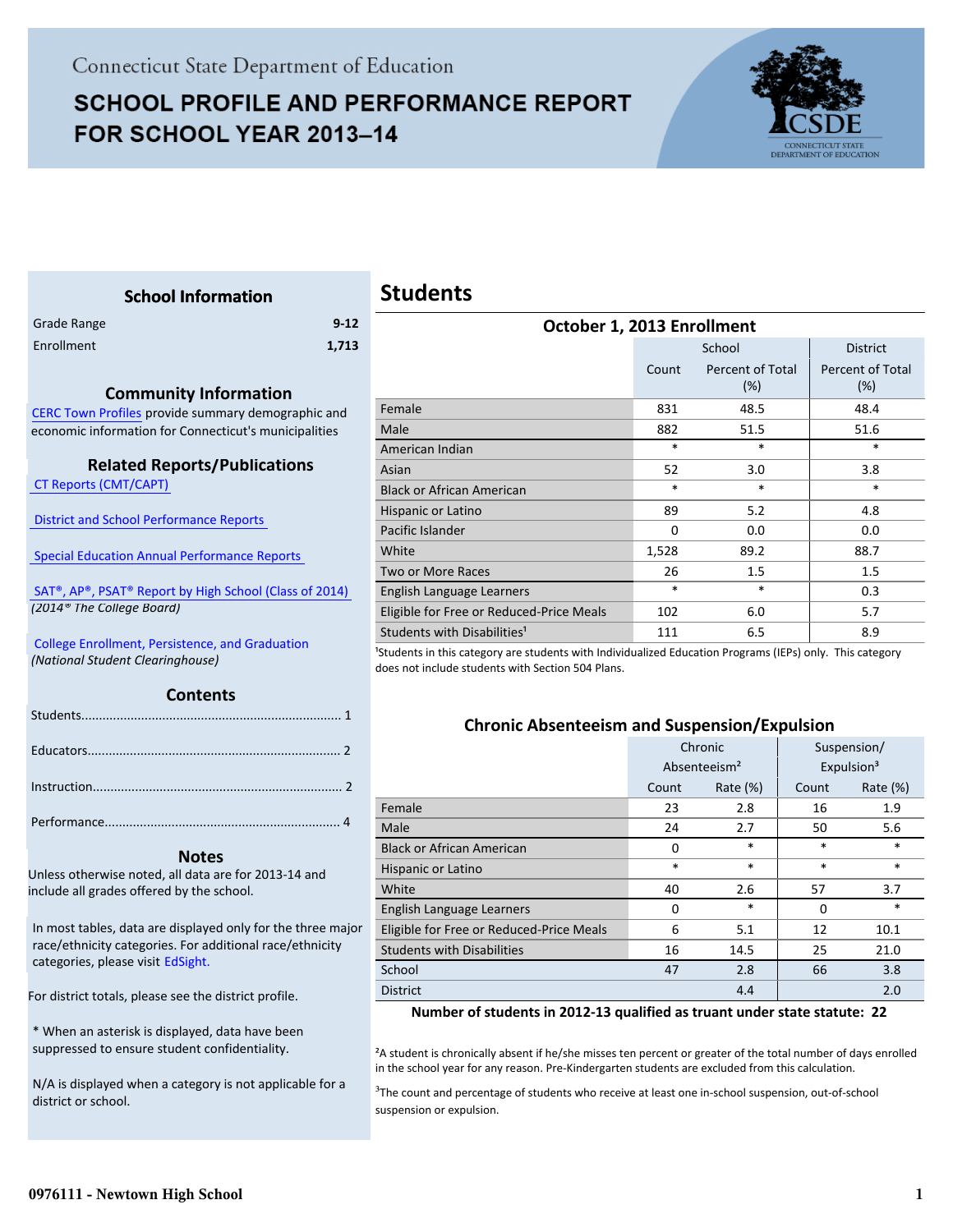# School Profile and Performance Report for School Year 2013-14 Newtown High School Newtown School District

## **Educators**

### **Full-Time Equivalent (FTE)<sup>1</sup> Staff**

|                                                           | <b>FTE</b> |
|-----------------------------------------------------------|------------|
| <b>General Education</b>                                  |            |
| Teachers and Instructors                                  | 113.8      |
| Paraprofessional Instructional Assistants                 | 6.5        |
| <b>Special Education</b>                                  |            |
| <b>Teachers and Instructors</b>                           | 12.0       |
| Paraprofessional Instructional Assistants                 | 14.8       |
| <b>Administrators, Coordinators and Department Chairs</b> |            |
| School Level                                              | 8.6        |
| Library/Media                                             |            |
| Specialists (Certified)                                   | 2.0        |
| <b>Support Staff</b>                                      | 0.8        |
| Instructional Specialists Who Support Teachers            | 1.0        |
| Counselors, Social Workers and School Psychologists       | 12.6       |
| <b>School Nurses</b>                                      | 1.9        |
| Other Staff Providing Non-Instructional Services/Support  | 55.0       |

<sup>1</sup>In the full-time equivalent count, staff members working part-time in the school are counted as a fraction of full-time. For example, a teacher who works half-time in a school contributes 0.50 to the school's staff count.

### **Educators by Race/Ethnicity**

|                                     |                | School                     | <b>District</b>         |
|-------------------------------------|----------------|----------------------------|-------------------------|
|                                     | Count          | Percent of Total<br>$(\%)$ | Percent of Total<br>(%) |
| Asian                               | $\overline{2}$ | 1.3                        | 0.8                     |
| <b>Black or African</b><br>American | 1              | 0.6                        | 0.2                     |
| Hispanic                            | 5              | 3.2                        | 1.3                     |
| Native American                     | 1              | 0.6                        | 0.2                     |
| White                               | 147            | 94.2                       | 97.5                    |

### **Classes Taught by Highly Qualified Teachers**²

|                                           | Percent of Total (%) |
|-------------------------------------------|----------------------|
| School                                    | 98.6                 |
| <b>School Poverty Quartile: Low</b>       |                      |
| State High Poverty Quartile Schools       | 97.8                 |
| <b>State Low Poverty Quartile Schools</b> | 99.5                 |

<sup>2</sup>Core academic classes taught by teachers who are fully certified to teach in that subject area.

#### **Classroom Teacher Attendance, 2012-13**

|                                     | School | <b>District</b> |
|-------------------------------------|--------|-----------------|
| Average # of FTE Days Absent Due to | 7.4    | 11.2            |
| Illness or Personal Time            |        |                 |

## **Instruction**

|                                       |     | <b>School Schedule</b>           |            |
|---------------------------------------|-----|----------------------------------|------------|
| Days of Instruction                   | 183 | <b>School Hours for Students</b> |            |
| <b>Hours of Instruction Per Year</b>  |     | <b>Start Time</b>                | $07:20$ AM |
| Grades 1-12 and Full-Day Kindergarten | 986 | End Time                         | $02:02$ PM |
| Half/Extended Day Kindergarten        | N/A |                                  |            |

## **11th and 12th Graders Who Enrolled in at Least Two Advanced Placement® or International Baccalaureate® Courses during**

|                                          |            | 11th        | 12 <sub>th</sub> |             |  |
|------------------------------------------|------------|-------------|------------------|-------------|--|
|                                          | Count      | Rate $(\%)$ | Count            | Rate $(\%)$ |  |
| <b>Black or African American</b>         | 0          | 0.0         | $\ast$           | *           |  |
| Hispanic or Latino                       | $\ast$     | $\ast$      | 13               | 54.2        |  |
| White                                    | 47<br>12.0 |             | 165              | 46.2        |  |
| English Language Learners                | 0          | 0.0         | 0                | 0.0         |  |
| Eligible for Free or Reduced-Price Meals | $\ast$     | $\ast$      | 6                | 23.1        |  |
| <b>Students with Disabilities</b>        | 0          | 0.0         | $\ast$           | $\ast$      |  |
| School                                   | 57         | 12.8        | 193              | 47.2        |  |
| <b>District</b>                          |            | 12.6        |                  | 46.4        |  |

 ${}^{3}$ Effective 2014-15, this calculation will also include students who participate in dual enrollment courses and two or more courses within a career and technical education (CTE) concentration.

## **Students with Disabilities Who Spend 79.1 to 100 Percent of Time with Nondisabled Peers**⁴

|                                | Count  | Rate $(\%)$ |
|--------------------------------|--------|-------------|
| Autism                         | 17     | *           |
| <b>Emotional Disturbance</b>   | 9      | $\ast$      |
| <b>Intellectual Disability</b> | $\ast$ | $\star$     |
| Learning Disability            | 43     | 93.4        |
| Other Health Impairment        | 19     | 86.3        |
| <b>Other Disabilities</b>      | 6      | $\star$     |
| Speech/Language Impairment     | *      | $\ast$      |
| School                         | 99     | 89.1        |
| <b>District</b>                |        | 79.4        |

 $A$ <sub>Ages</sub> 6-21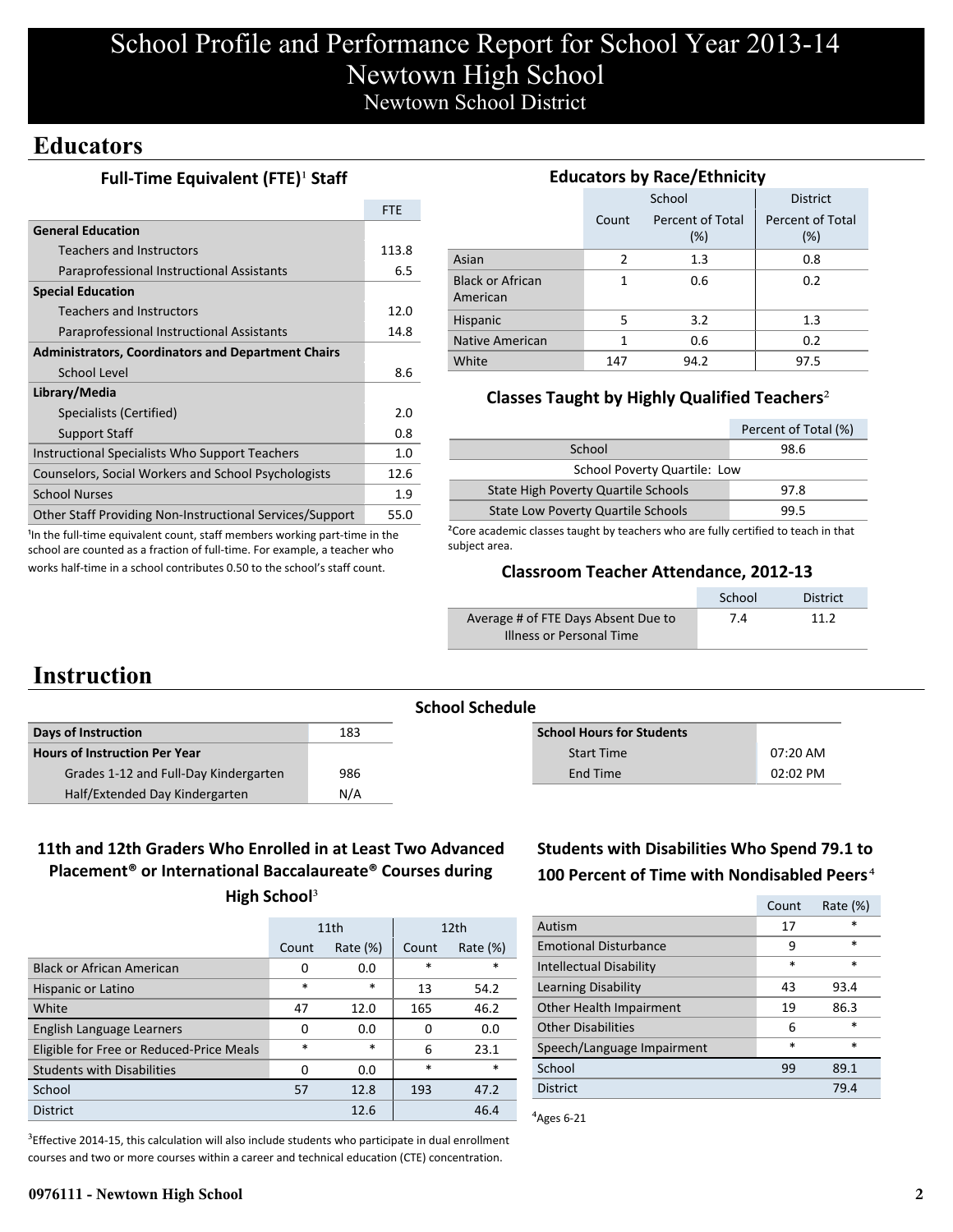# School Profile and Performance Report for School Year 2013-14 Newtown High School Newtown School District

## **Performance**

#### **School Performance Index (SPI)**

A School Performance Index (SPI) for the Connecticut Mastery Test (CMT) and the Connecticut Academic Performance Test (CAPT) is the test performance of all subjects tested in the respective assessment for all students in the district. The SPI ranges in value from 0 to 100 points. Connecticut's ultimate target for a SPI is 88 because in a district with a SPI of 88 or above, students will have performed at or above the "goal" level on the majority of tests. Detailed reports of CMT and CAPT assessment results are available at www.ctreports.com. School and District Performance Reports produced by the Connecticut State Department of Education (CSDE) are also available online.

| CMT                                      | <b>SPI</b> |         |           | 2013-14   |  |  | Note: If no |                                                           |                            |
|------------------------------------------|------------|---------|-----------|-----------|--|--|-------------|-----------------------------------------------------------|----------------------------|
|                                          |            |         |           |           |  |  |             | 2009-10 2010-11 2011-12 2012-13 Count SPI Target Achieved | data are<br>displayed for  |
| <b>Black or African American</b>         |            | $\cdot$ | $\cdot$   | $\cdot$   |  |  |             |                                                           | 2013-14, the               |
| Hispanic or Latino                       |            |         |           |           |  |  |             |                                                           | district                   |
| English Language Learners                |            | $\cdot$ | $\cdot$   | $\cdot$   |  |  |             |                                                           | implemented<br>the Smarter |
| Eligible for Free or Reduced-Price Meals |            | $\cdot$ | $\bullet$ |           |  |  |             |                                                           | <b>Balanced Field</b>      |
| <b>Students with Disabilities</b>        |            |         | $\bullet$ |           |  |  |             |                                                           | Test.                      |
| <b>High Needs</b>                        |            |         |           |           |  |  |             |                                                           |                            |
| School                                   |            | $\cdot$ | $\cdot$   | $\bullet$ |  |  |             |                                                           |                            |

| <b>CAPT</b>                              | <b>SPI</b> |         |      | 2013-14                   |  |         |  | Note: If no     |                            |
|------------------------------------------|------------|---------|------|---------------------------|--|---------|--|-----------------|----------------------------|
|                                          | 2009-10    | 2010-11 |      | 2011-12 2012-13 Count SPI |  |         |  | Target Achieved | data are<br>displayed for  |
| <b>Black or African American</b>         |            |         |      |                           |  |         |  |                 | 2013-14, the               |
| Hispanic or Latino                       |            |         | 85.1 | 81.7                      |  |         |  |                 | district                   |
| English Language Learners                | $\cdot$    |         |      |                           |  | $\cdot$ |  |                 | implemented<br>the Smarter |
| Eligible for Free or Reduced-Price Meals |            | 77.5    | 70.3 | 81.3                      |  |         |  |                 | <b>Balanced Field</b>      |
| <b>Students with Disabilities</b>        | 58.9       | 50.6    | 44.3 | 47.5                      |  |         |  |                 | Test.                      |
| <b>High Needs</b>                        | 65.5       | 66.6    | 61.3 | 65.1                      |  |         |  |                 |                            |
| School                                   | 87.5       | 87.0    | 89.4 | 88.3                      |  |         |  |                 |                            |

## **2013 National Assessment of Educational Progress (NAEP): Percent At or Above Proficient**<sup>1</sup>

| <b>READING</b>         |         |     | Grade 4 Grade 8 Grade 12 |
|------------------------|---------|-----|--------------------------|
| Connecticut            | 43%     | 45% | 50%                      |
| <b>National Public</b> | 34%     | 34% | 36%                      |
|                        |         |     |                          |
| <b>MATH</b>            | Grade 4 |     | Grade 8 Grade 12         |
| Connecticut            | 45%     | 37% | 32%                      |

 $<sup>1</sup>NAEP$  is often called the "Nation's Report Card." It is sponsored by the U.S.</sup> Department of Education. This table compares Connecticut's performance to that of national public school students. Performance standards for state assessments and NAEP are set independently. Therefore, one should not expect performance results to be the same across CMT/CAPT and NAEP. Instead, NAEP results are meant to complement CMT/CAPT results.

### **Physical Fitness Tests: Students Reaching Health Standard**²

|                      | Percent of Students by Grade <sup>3</sup> (%) |         |      |      | <b>All Tested Grades</b> |             |
|----------------------|-----------------------------------------------|---------|------|------|--------------------------|-------------|
|                      | 4                                             | 6       | 8    | 10   | Count                    | Rate $(\%)$ |
| Sit & Reach          |                                               |         |      | 86.4 | 411                      | 86.4        |
| Curl Up              | ٠                                             | $\cdot$ |      | 91.7 | 411                      | 91.7        |
| Push Up              | ٠                                             |         |      | 88.6 | 411                      | 88.6        |
| Mile Run/PACER       |                                               |         |      | 77.9 | 411                      | 77.9        |
| All Tests - School   | ٠                                             |         |      | 65.5 | 411                      | 65.5        |
| All Tests - District | 65.5                                          | 88.7    | 67.1 | 65.5 |                          | 72.0        |

<sup>2</sup>The Connecticut Physical Fitness Assessment (CPFA) is administered to all students in Grades 4, 6, 8 and 10. The health-related fitness scores gathered through the CPFA should be used to educate and motivate children and their families to increase physical activity and develop lifetime fitness habits.

<sup>3</sup>Only students assessed in all four areas are included in this calculation.